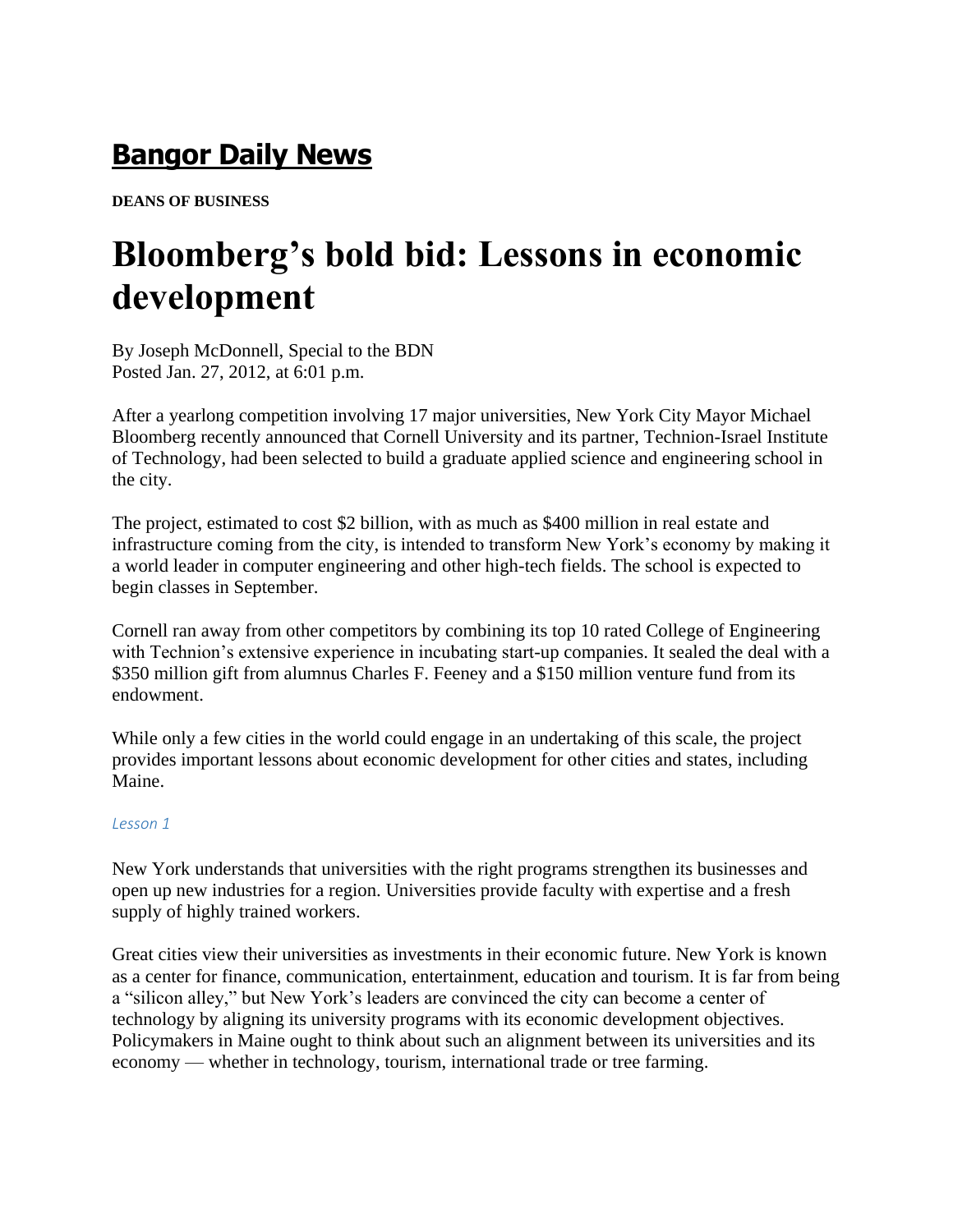The best public universities, and many private ones, do not just educate students but play a vital role in the region's economy. These universities take seriously their public mission to serve their communities by helping to improve local schools, providing health and social services to area residents, attracting grants to protect the environment and working with the business community to spur economic development.

### *Lesson 2*

New York sees university students as valued contributors to the city's economy. The city is a magnet for students from throughout the world who come to its many public and private universities. Like long-term tourists, student spending boosts the city's economy. Many graduates leave after graduation only to be replaced by new students – but many bright, welleducated graduates stay and provide human capital to invigorate the city's businesses.

Maine's top private schools do a great job in importing students to this state, but its public universities attract relatively few students from other states and countries. It will take bold measures to reverse this trend but such changes could have significant upside for the region's economy. Students from throughout the world are drawn to high-quality universities in attractive places with reasonable tuition and desirable programs. There is no reason Maine's universities couldn't be destinations of choice.

#### *Lesson 3*

Economic development takes place with public-private partnerships. The applied sciences school in New York would not have happened without city leadership and resources. By combining his public spirit with his entrepreneurial mindset, Mayor Bloomberg believes he can reshape the city's economic landscape. This school and the businesses it promises to spawn will place New York at the frontier of transforming science into commercial applications.

Bold ideas attract investors as well as philanthropists. By putting forward \$150 million to serve as a venture fund, Cornell's endowment hopes to enjoy significant gains by getting in on the ground floor of young businesses with great potential. Donor Charles F. Feeney explained his rationale for contributing \$350 million to this project as a "once-in-a-generation opportunity to create economic and educational opportunity on a transformational scale."

#### *Lesson 4*

Leaders must be strong enough to withstand the criticism that comes with bold plans. Critics of this plan have argued that it would have been better to put money into the engineering programs at the schools already operating in the city, that an economic downturn is no time to commit scarce city resources to developing a future economy and that this school simply will not produce the results promised. It takes leadership from both the public and private sectors to build support for far-reaching proposals.

It will take targeted investment and public-private partnerships to transform Maine's public universities into economic engines. Maine's public officials and its business community would